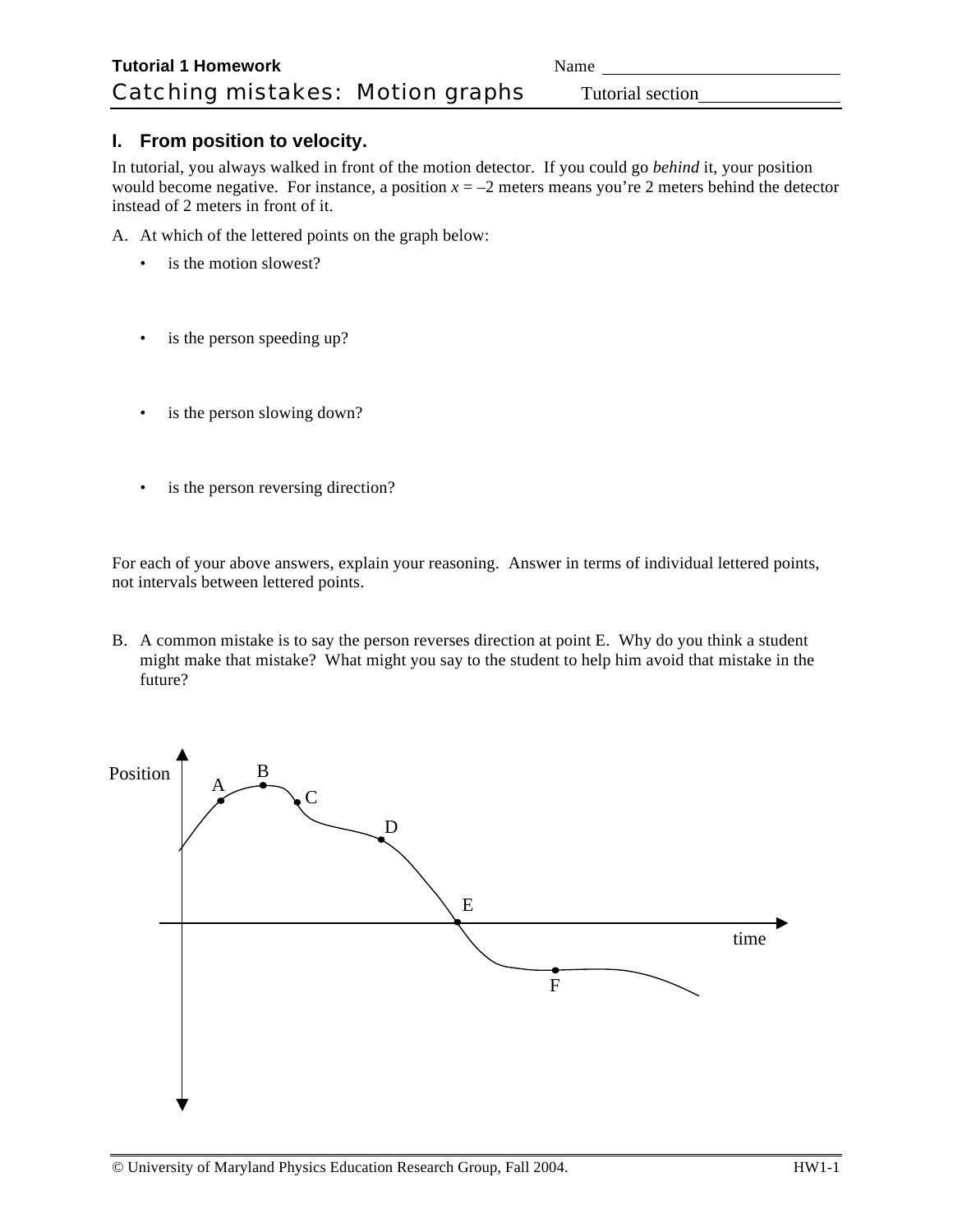## **II. Braking car**

distance

distance

From  $t = 0$  to  $t = 5$  s, a car is cruising down a street at steady speed, when suddenly a cuddly puppy runs into the road. So, at *t* = 5 s, the driver slams the brakes, and the car slows down at a steady rate until stopping 3 seconds later.

velocity

A. Using a dashed line, sketch rough graphs of the car's position vs. time and its velocity vs. time.



time

- 1. If you make corrections, explain why.
- 2. Did *checking for coherence* help you avoid or catch an error, or in this particular case did you get it right the first time without thinking about how the two graphs fit together?
- C. Answering part A, a student drew the following graphs:





time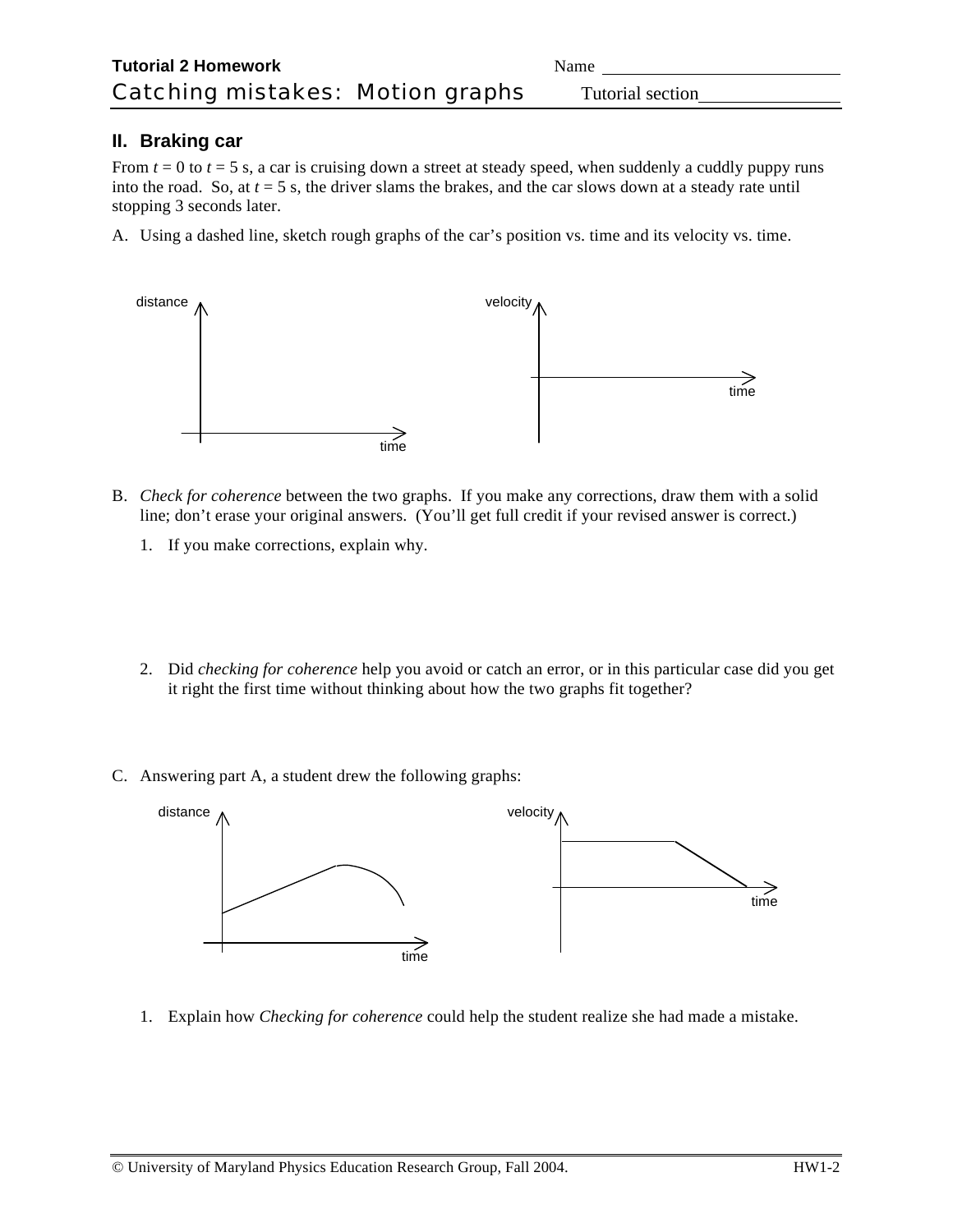2. Why might a smart student make the mistake evident in the position graph? What might you say to the student to help her avoid or catch that mistake in the future?

## **III. Dueling position graphs**

Answer the following questions by carefully examining the graph at right.

- A. Which object's speed is larger at  $t = 13$  sec? What makes you think so?
- B. Which object's position is greater at  $t = 13$  sec? What makes you think so?



C. Sometimes, answering part B causes a student to go back and change his or her answer to part A. Why do you think this is? What reasoning error that a student might make in part A is likely to be caught when the student then does part B?

- D. At approximately what time do the objects have the same velocity? How do you tell from the graph?
- E. How far apart are the objects when they have the same velocity? Explain how you know.